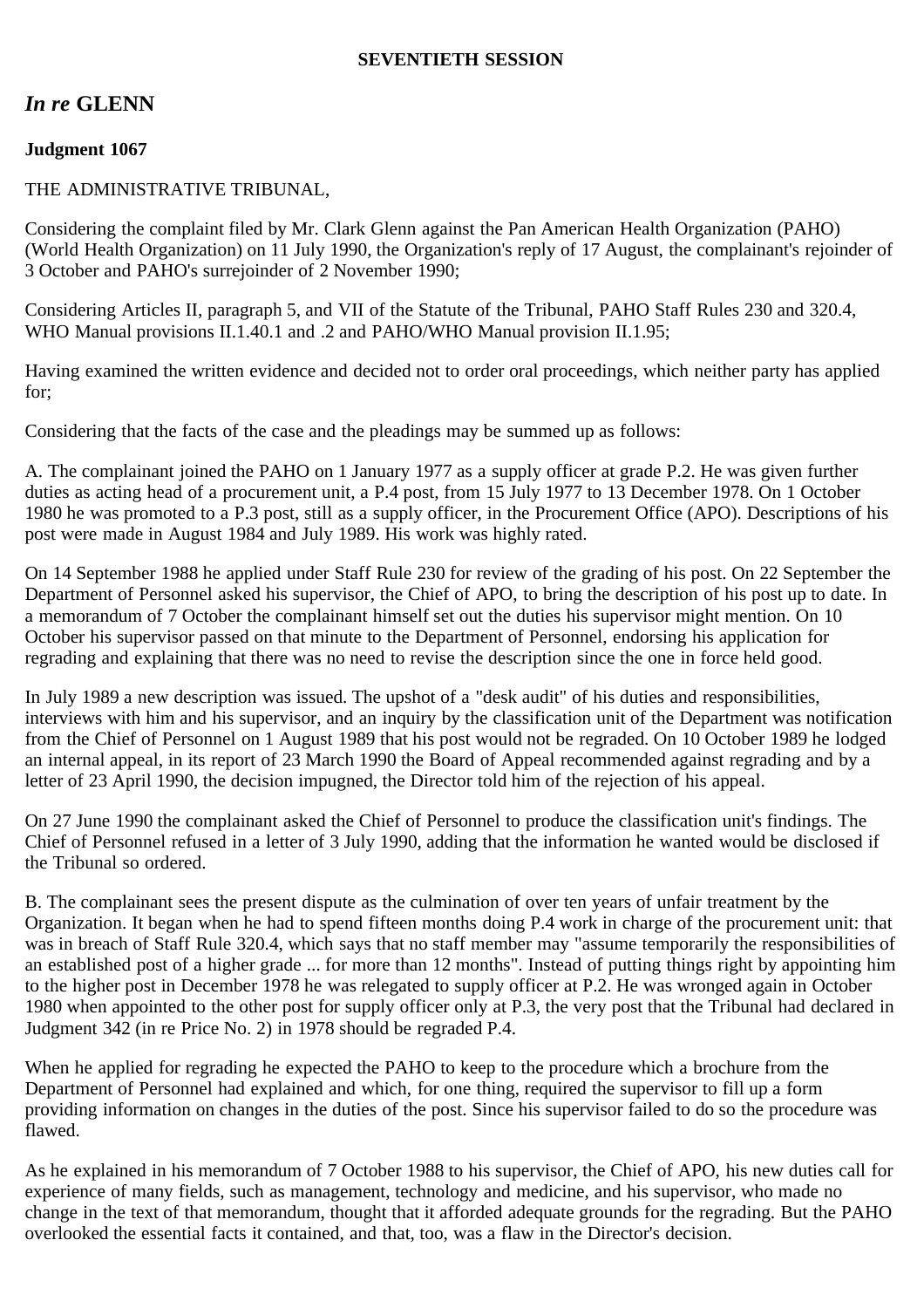His post is at the same level of responsibility as that of a P.4 medical supply officer at the headquarters of the World Health Organization, and indeed the descriptions of the two posts are much the same. The difference in grading offends against the stipulation in WHO Manual provision II.1.40.1 that "there should be equal pay for equal work" and in II.1.40.2 that "posts of approximately equal difficulty and responsibility and requiring approximately the same qualifications should be placed in the same class, given a common title and assigned to the same pay level ...".

Lastly, the refusal to disclose the classification unit's findings is in breach of due process.

The complainant seeks disclosure of the reasons for the refusal of regrading, the regrading of his post to P.4 as from 3 August 1989 and an award of costs.

C. In its reply the PAHO submits that there is nothing wrong with the grading of the complainant's post. It distinguishes between the grading of that post and that of other posts that have borne the same title at various times: the only material issue is whether the description and the grading of his post made in 1988 were correct.

The issues on which the Tribunal ruled in Judgment 342 are res judicata and not open to further discussion. Besides, by the time that the complainant came to be appointed to his post in 1980 a new description of it had been approved. In any event the complainant accepted the appointment without reservations.

The procedure followed was in all essential respects as prescribed. Thus the complainant's first- and second-level supervisors made written comments on his application, there were a desk audit and interviews, and the Advisory Committee on Post Reclassification made unanimous findings on the strength of an assessment by grading experts and in line with established criteria. It does not matter that the head of Procurement failed to fill up the questionnaire since he believed that the post description in force was satisfactory. The whole matter was looked into thoroughly.

There are significant differences, which the PAHO explains, between the complainant's duties and those of a supply officer at WHO headquarters.

The Advisory Committee's findings are confidential, though the Organization will of course disclose them if the Tribunal so orders.

D. In his rejoinder the complainant points out that the res judicata rule cannot apply to the complaint ruled on in Judgment 342 since he was not a party to that complaint. The PAHO sought to lower the level of responsibility of the post after Judgment 342 ordered that it should be P.4, but his own acceptance of the post in 1980 does not bar him from seeking regrading later. His duties were greater and more complex and, for one thing, required him to stand in for the chief of the unit, a P.5 official, in his absence.

He enlarges on his contentions that the grading standards are not evenhandedly and fairly applied in the PAHO and in the WHO; that the Organization should have disclosed to him his supervisors' comments and the findings of the Advisory Committee; that it has failed to show that for its decisions it took due account of essential information he supplied on the similarity between the PAHO and WHO posts and on his own duties.

E. In its surrejoinder PAHO answers some of the pleas developed in the rejoinder and enlarges on the merits. Among other things, it seeks to distinguish the issues the Tribunal ruled on in Judgment 342 from those that are material in this case; it maintains that his allegation of a procedural flaw in his supervisors' failure to answer the questionnaire is groundless, the questionnaire being relevant only for posts in the General Service category; it contends that he has adduced no evidence of any increase in duties and responsibilities that might warrant the regrading he seeks; and it points out that officials commonly stand in for absent supervisors without thereby becoming entitled to any upgrading of their own posts.

## CONSIDERATIONS:

1. The complainant joined the PAHO on 1 January 1977 as a P.2 supply officer. On 1 October 1980 he was promoted to P.3 on post 239, still as a supply officer. On 14 September 1988 he applied for the re-examination of the classification of his post under Staff Rule 230, which reads: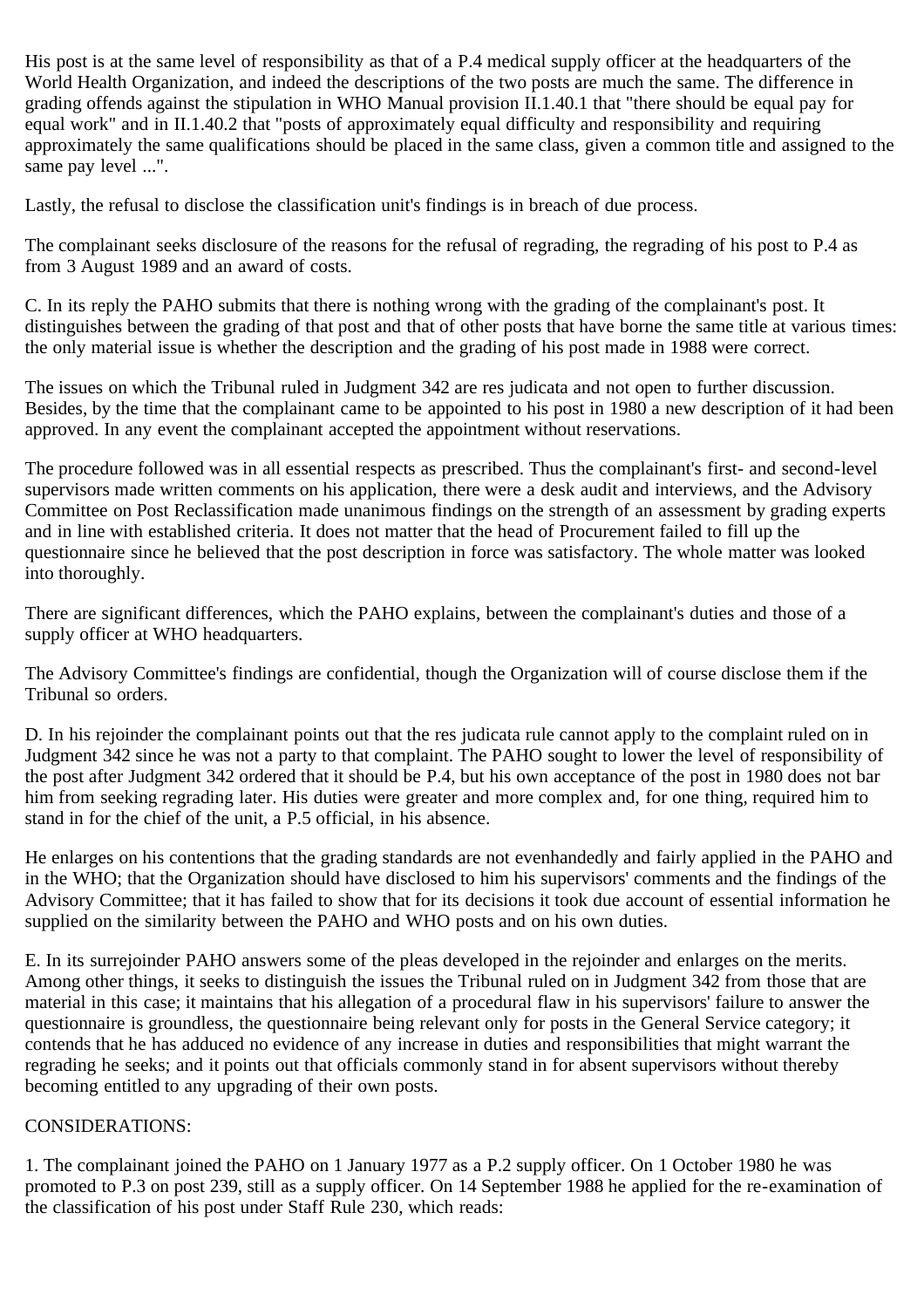"A staff member may at any time request a re-examination of the classification of the post which he occupies ..."

PAHO/WHO Manual provision II.1.95 further provides that "When substantial changes in the duties and responsibilities of a post occur which may effect a change in the classification", the incumbent may request a study by the classification unit of the Department of Personnel.

On 22 September 1988 the unit accordingly asked the head of his branch, the Chief of the Procurement Office (APO), to provide a revised job description for post 239 showing the changes in duties and responsibilities as well as justification for the regrading. On 7 October 1988 the complainant sent the Chief of APO a memorandum in which he recommended replies showing that greater technical expertise was needed to meet the demands of other departments. He gave a list of "new responsibilities", which included "performing research into product usage, design, technical application and program/project applicability" and "co-ordinating planned, projected and emergency requirements with technical departments". He concluded that "the new activities require a higher degree of procurement expertise, a more detailed knowledge of medical, clinical and biomedical technology and increased managerial experience and skill".

When forwarding the complainant's memorandum to the Department of Personnel the Chief of APO stated that it afforded justification for his request for reclassification, observed that a revised post description was unnecessary because the current one covered the areas the complainant mentioned, and added that to his mind the level of knowledge required and the complexity of the work merited reclassification of the post.

In due course the classification unit carried out a desk audit and submitted its findings to the Advisory Committee on Post Classification. The Committee in turn reported to the Director, on 20 July 1989. A new post description was issued on 28 July 1989 and on 1 August 1989 the complainant was informed that his post was properly classified at P.3.

#### The merits

2. The grading of a post depends on evaluation of the work done and the degree of responsibility it involves. The evaluation must be done by those who by training and experience are able to apply the relevant technical criteria and the Tribunal will interfere with a decision based thereon only where the organisation is shown to have applied wrong principles or drawn illogical conclusions.

3. In his request for review of his classification the complainant stated that it was based on the fact that similar United Nations posts for supply officers were classified at higher grades. He cited in support of this contention Manual provision II.1.40.2 which says that "posts of approximately equal difficulty and responsibility and requiring approximately the same qualifications should be placed in the same class, given a common title and assigned to the same pay level ...".

4. Whether two posts are "approximately equal" within the meaning of this provision is an issue of fact. The headquarters Board of Appeal was unanimous in finding differences between the description dated 3 August 1984 of P.3 post 239 and the description provided to it by WHO headquarters in Geneva on P.4 post 1.2981 for a medical supply officer. Having evidence before it to cast doubt on the Board's finding on that issue, the Tribunal holds that comparison does not bear out the complainant's view.

5. In his request the complainant further argued that the post he held had formerly been given a higher grade, and he cited the ruling the Tribunal made in Judgment 342 (in re Price No. 2) of 8 May 1978.

There are several reasons why that ruling does not help his case. First, it turned on circumstances and irregularities that are not present in the instant case. Secondly, the headquarters Board of Appeal found differences between the descriptions of post 239 dated 22 September 1976, 14 April 1979 and 3 August 1984. And thirdly, the PAHO adopted in 1984 the International Civil Service Commission Master Standard, which for certain occupational groups, including supply officers, replaced the former methods of evaluation with "factor analysis".

6. The complainant raises other points. He alleges that the PAHO acted in breach of Staff Rule 320.4 in that it required him to assume the responsibilities of a higher post for a period exceeding 12 months.

The point is irrelevant because the reclassification procedure is, not with the position of the incumbent, but with the post.